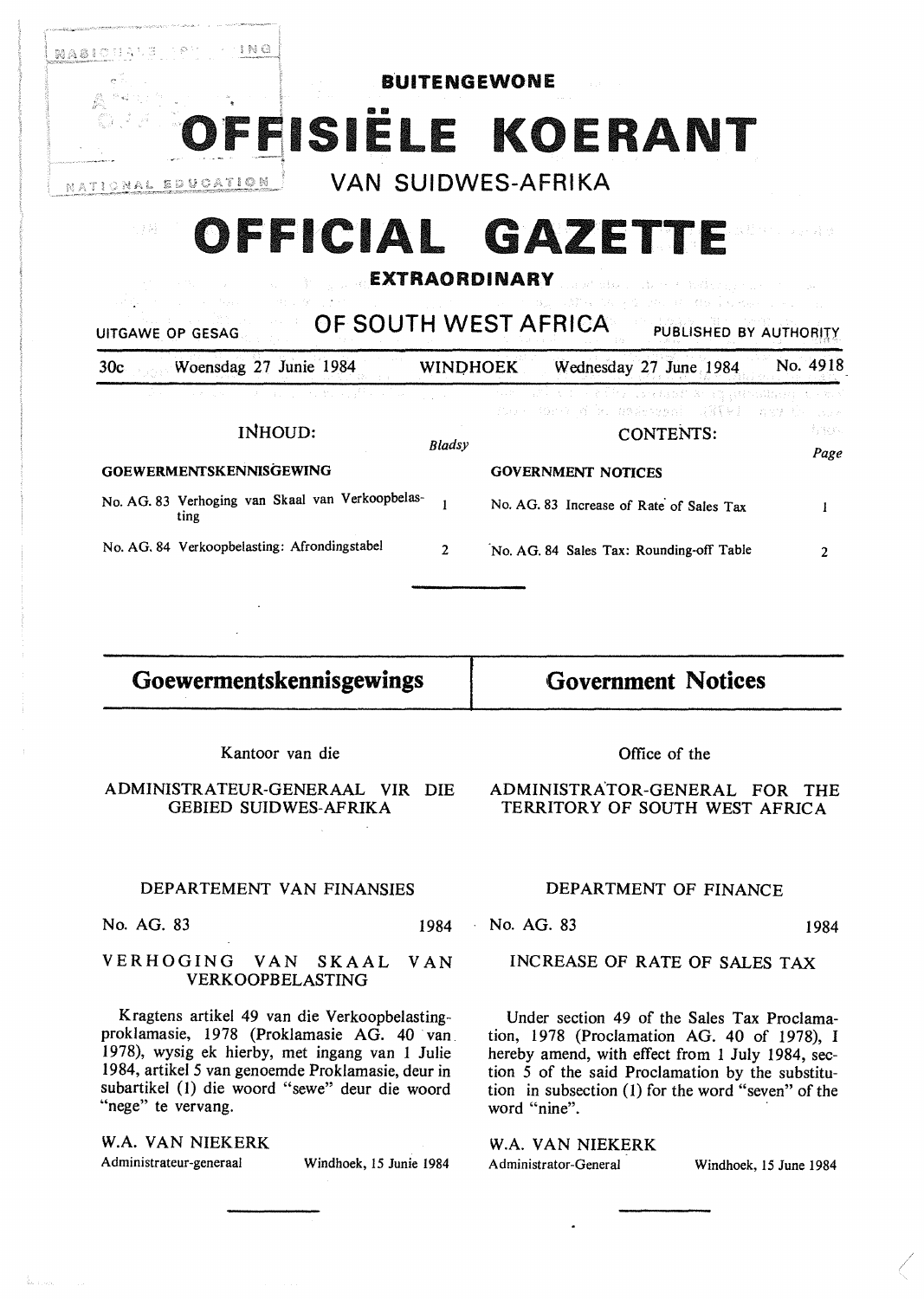### DEPAR TEMENT VAN FINANSIES

No. AG. 84 1984

 $\sim$ 

**Sept 30** 

and the protection part

Sand Co

#### VERKOOPBELASTING: AFRONDINGS-**TABEL**  $\sim$

Die Afrondingstabel wat deur die Sekretaris van Finansies opgestel en in die Bylae uiteengesit is, word hiermee vir algemene inligting bekend gemaak ten einde deur elke aflsaer en ondernemer gebruik te word by die berekening van die bedrae verkoopbelasting wat\_ingevolge artikel 10 van die **V** erkoopbelastingproklamasie, 1978 (Proklamasie AG. 40 van 1978), ingereken of bygetel moet word.

an telah seorang di l

### DEPARTMENT OF FINANCE

No. AG. 84 1984

(上下部)

di serang

### SALES TAX: ROUNDING-OFF TABLE

The Rounding-off Table compiled by the Secretary for Finance and set out in the Schedule is hereby made known for general information in order to be used by every auctioneer and vendor in calculating the amounts to be included or added in terms of section 10 of the Sales Tax Proclamation, 1978 (Proclamation AG. 40 of 1978).